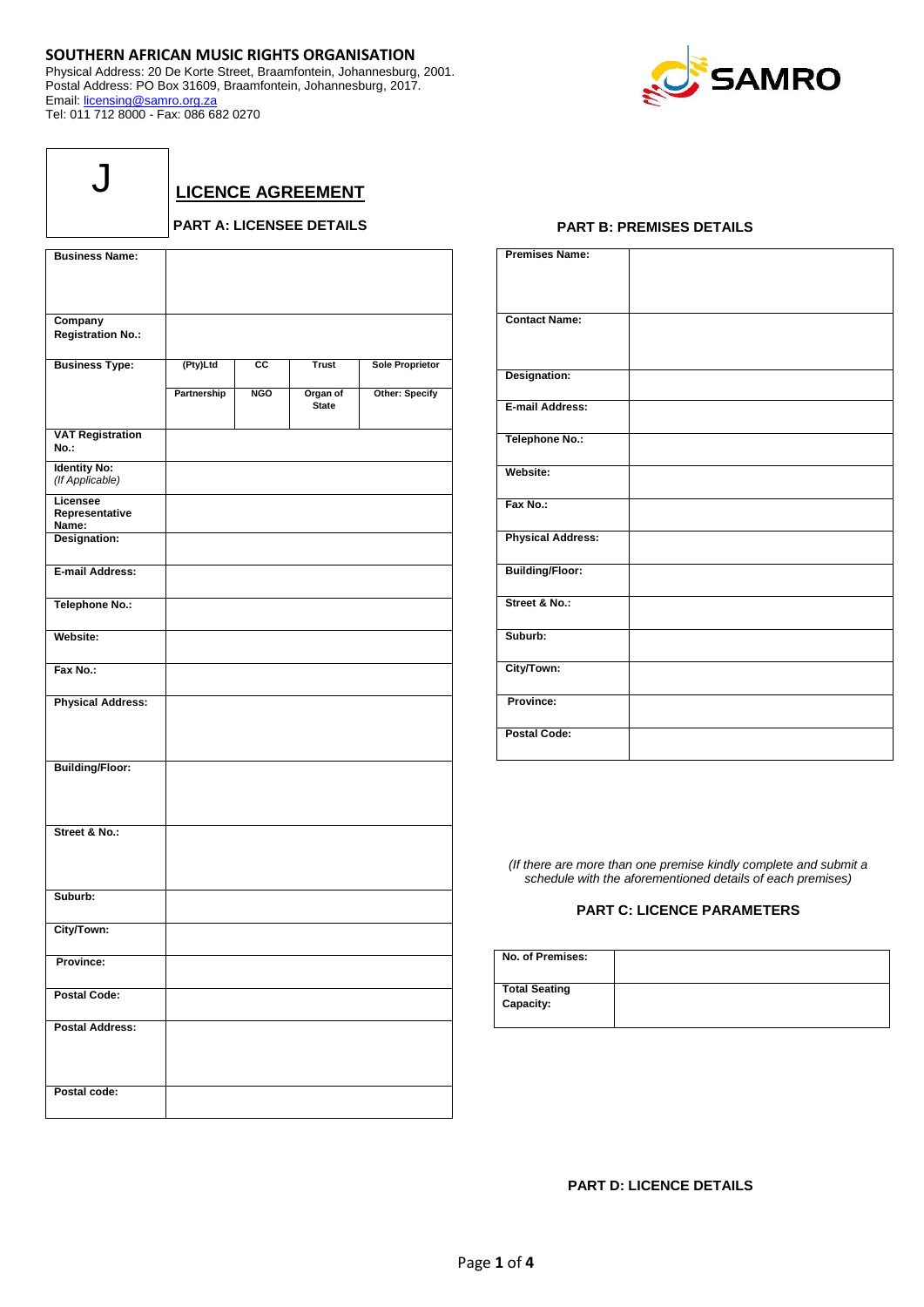## **1. TYPE OF LICENCE:**

1.1 This licence is a **J TYPE LICENCE**.

# **2. GRANT OF LICENCE:**

- SAMRO, subject to the Licensee complying with the terms of the Agreement, grants the Licensee a Licence to Perform, or permit to be performed, any of the Works of Music for the time being in SAMRO's Repertoire, at the Premises.
- 2.2 The Licence is a 'blanket licence'. The Licensee is therefore entitled to, at the Premises and during the period that the Agreement is in force, perform any of the Works of Music in SAMRO's Repertoire. The licence fee is payable irrespective of whether the Licensee elects to Perform SAMRO's Repertoire or not.

## **3. COMMENCEMENT DATE:**

3.1 This Licence will commence on the **1 st day of \_\_\_\_\_\_\_\_\_\_\_ 2021**\_\_. ("Commencement Date")

## **4. PAYMENT OF LICENCE FEE:**

- 4.1 In consideration for the Licence Granted to the Licensee, the Licensee must pay to SAMRO an annual Licence Fee calculated in accordance with the SAMRO **Tariff J**, as amended from time to time ("Licence Fee").
- 4.2 The Licence Fee is payable annually, in advance, within 30 days (including weekends and public holidays) of the date of invoice.
- 4.3 The Licence Fee is based on the information provided by the Licensee. The licensee warrants that all information provided to SAMRO is true, correct and up to date.
- 4.4 Samro may amend the Tariff and Licence Fee payable, with 3 (three) months' prior written notice of any such amendment to the Licensee.
- 4.5 The Licensee is liable for payment of the amended licence fee from the date that the amended Tariff becomes effective.
- 4.6 If any increased Licence Fee becomes payable as a result of a change in the manner and extent of the Performance or usage of SAMRO's Repertoire, the Licensee must forthwith pay the proper proportion of such increased fee from the date of such change in the manner or extent of Performance of music.
- 4.7 If the amended Licence Fee is less than that which the Licensee previously paid, the pro-rata balance in respect thereof will be set off as a credit against the Licence Fee payable for the next ensuing year or, at the Licensee's option, refunded.
- 4.8 SAMRO will have the right, at any time during the subsistence of the Agreement, to reassess and check the Licence Fee payable by the Licensee and the parameters upon which the Licence Fee is payable.

## **5. DURATION, COMMENCEMENT AND PLACE**

- 5.1 The Licence will commence on the Commencement Date.
- 5.2 The Licence will continue in force for an indefinite period or until terminated by either Party in accordance with clause 16 below.
- 5.3 This Agreement is deemed to be concluded at SAMRO's physical address recorded herein above.

## **PART E: SAMRO TARIFF**

## **6. SCOPE OF TARIFF**

- 6.1 The **J Tariff** applies to the performance of music at "clubs in the true sense", providing musical entertainment for their members and bona fide quests.
- 6.2 "Clubs in the true sense" means establishments such as the Rand Club, the Pretoria Club etc., working men's clubs, sports clubs such as golf clubs, rugby clubs etc. Date:

## **7. LICENCE FEES AND DEFINITIONS**

- 7.1 The Licence Fee is calculated by reference to: the seating capacity of the rooms where music is audible.
- 7.2 The **J Tariff** does not apply to dance clubs or theatre clubs, however described, at which entertainments are given comparable with those presented at commercial dance halls, variety theatres or music halls.
- 7.3 **"Performance**" includes performance by means of a disc player, tape machine, other devices for playing musical works, and includes performance by means of a radio and/or television set or diffusion loudspeakers, Whether or not the apparatus is owned by the employer or employee(s).
- 7.4 The Licence Fee payable will be calculated based on the following amounts:
- 7.4.1 **An amount of R317.20 fee for each unit of 25 persons seating capacity per annum.**

(This agreement consists of Part A, B, C, D, E, F and G Please see overleaf)

### **PART F: SIGNATORIES**

**FOR AND ON BEHALF OF THE LICENSEE:** 

### **SIGNATURE:**

Who warrants that he/she is duly authorised to sign this Agreement and is fully aware of the stipulations contained herein.

| Name:        |  |
|--------------|--|
| Designation: |  |
| Date:        |  |

## **FOR AND ON BEHALF OF SAMRO:**

## **SIGNATURE:**

Who warrants that he/she is duly authorised to sign this Agreement and is fully aware of the stipulations contained herein.

| Name:        |  |
|--------------|--|
|              |  |
| Designation: |  |
|              |  |
| Date:        |  |
|              |  |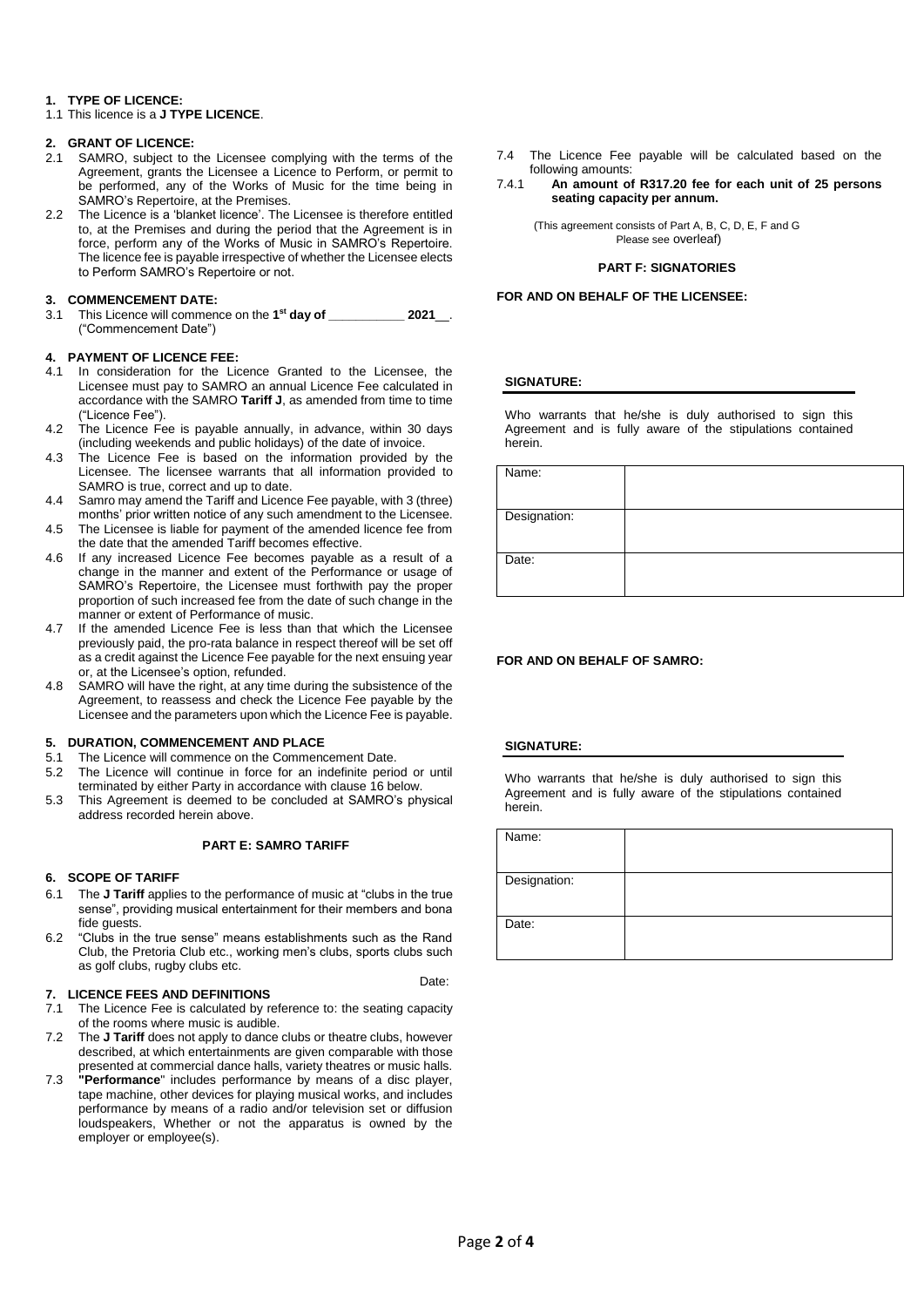### **PART G: GENERAL LICENCE CONDITIONS**

# **8. CRIMINAL OFFENCES**<br>8.1 The Licensee acknow

- The Licensee acknowledges that the use of SAMRO's Repertoire without the required Licence constitutes an infringement of copyright and is an offence in terms of the Copyright Act 98 of 1978, punishable by a fine and/or imprisonment.
- **9. DEFINITIONS**
- 9.1 In these Licence Conditions:<br>9.1. **"Affiliated Society/jes"** 9.1.1 **"Affiliated Society/ies"** means any persons that are Collecting Societies (or which perform a role similar to Collecting Societies) in jurisdictions outside South Africa with which SAMRO is for the time being affiliated. A list of Affiliated Societies appears on SAMRO's website and is amended from time to time.
- 9.1.2 "Collecting Society/les" means a society for the protection of intellectual property or<br>collection of royalties and similar consideration for the use of any intellectual property<br>rights in any jurisdiction(s) in the under the Copyright Act 98 of 1978, as amended).
- 9.1.3 **"Day"** unless otherwise indicated means business days excluding weekend and public
- holidays. 9.1.4 **"General Amendment"** means an amendment made by SAMRO, from time to time, to these Licence Conditions, on notice to the Licensee. 9.1.5 **"Licence Conditions"** means the licence terms and conditions contained in this
- 
- document, as amended from time to time in accordance with this Agreement. 9.1.6 **"Licence Year"** means a period of 12 (twelve) calendar months commencing on the Validity Date or any anniversary of the Validity Date during the subsistence of the Agreement.
- 9.1.7 **"Members"** means the companies, organisations, persons and entities who are, during the term of the Agreement, members of SAMRO (including the members of the Affiliated Societies), and who have licensed, assigned and/or mandated the licensing of the Performance of Works of Music owned and/or controlled by them to SAMRO and/or the Affiliated Societies, as the case may be.
- 9.1.8 **"Party'** and/or **"Parties"** shall mean either of the parties to this Agreement and/or both of the Parties as the case may be.
- 9.1.9 **"Performance"** has the meaning ascribed to it in the Copyright Act 98 of 1978, as amended from time to time, and the words **"Perform"** and **"Performed"** and **"Performing"** will have the same meaning.
- 9.1.10 **"Personal Information"** has the meaning ascribed to it in the Protection of Personal Information Act 4 of 2013, as amended from time to time. 9.1.11 **"Premises"** shall mean the premises listed herein and in any related schedule, as
- 
- updated by the Licensee from time-to-time.<br>9.1.12 "SAMRO's Repertoire" and/or "Repertoire", means all Works of Music of SAMRO's<br>Members in respect of which SAMRO holds rights of Performance, including the Works of<br>Music of
- 9.1.13 **"Tariff Amendment"** means an amendment made by SAMRO, from time to time, to the Tariff applicable to this Licence, on notice to the Licensee.
- 9.1.14 **"Territory"** means the Republic of South Africa, the Kingdom of Lesotho, the Kingdom of Swaziland and any other jurisdiction in which SAMRO is operational from time to time directly and not through an Affiliated Society. 9.1.15 **"Work of Music"** means the whole or a part of a musical work or of a musical work in
- combination with lyrics, words or any other literary work written for the purpose of accompanying the music, such as a song.
- 9.1.16 In this document all references to natural persons shall also refer to juristic persons and vice versa. **10. WARRANTIES**

- 10.1 SAMRO warrants that it has the necessary approvals, licences and authorities to grant the Licence. SAMRO, authorised by written deeds of assignment, controls in the Territory, amongst others, the performing rights in the Works of Music of its Members and of the Members of the Affiliated Societies.
- 10.1.1 The Licensee warrants that it will, for the duration of the Agreement, comply with all laws applicable to the performance of its obligations in terms of this Agreement.
- 10.1.2 The Licensee warrants that all information provided to SAMRO by the Licensee or on its behalf, is complete, true, correct and up to date. 10.1.3 If it appears that the Licensee is a non-existent entity, and/or have not been registered as
- a juristic person at the relevant registrar's office, as at the date of signature of this Licence Agreement the person accepting the licence conditions will be personally liable in terms<br>of the Agreement, and will be bound by the terms and conditions thereof as if such person<br>was referred to and incorporated in the Lic
- 10.1.4 No term or condition contained in this Licence Agreement shall be interpreted in such a way that it waives or deprives the Licensee of any rights which the Licensee may have in terms of any applicable laws or to avoid any obligation SAMRO has in terms of any applicable laws or to set aside or override the effect of any provision of such laws or to authorise or do anything that is unlawful in terms of any law.

#### **11. CONDITIONS**

- 11.1 If the Premises are temporarily or permanently used for any Performances or entertainment different in number or type from those forming the basis upon which this licence has been granted to the Licensee by SAMRO, the Licence granted in terms of the Agreement will not extend to or be deemed to authorise such different Performances or entertainment.
- 11.2 Without limiting the generality of clause 11.1 above, the Licence will not extend to or authorise:
- 11.2.1 the Performance in their entirety of oratorios and other choral works or of excerpts
- therefrom which excerpts are of more than 20 minutes duration; 11.2.2 the Performance of ballets, or dramatico-musical works such as operas, musical plays,
- revues or pantomimes in so far as they consist of material written expressly therefor; 11.2.3 the Performance of any excerpt from any Work of Music if accompanied by dramatic action, dumb show, costume, scenic accessories, or other visual representation of the same work;
- 11.2.4 the Performance of any Work of Music accompanied by any words other than those (if any) published or otherwise associated therewith by the copyright owner; any such work in any altered or rearranged form, or with such costume or action as to produce parodied or burlesque effects; or any such work adapted to a dramatic form;
- 11.2.5 the Performance (except by means of duly authorised records and/or radio or television<br>receiving sets) of vocal excerpts from dramatico-musical works as aforesaid if the right of<br>such Performance is forbidden or res
- 11.2.6 the Performance of Works of Music from beyond the boundaries of the Premises; and/or 11.2.7 the recording of any Work of Music or any portion thereof.

# **12. ENTRY UPON THE PREMISES**<br>12.1 The Licensee must allow repr

11.1 The Licensee must allow representatives of SAMRO to inspect the Premises, at any time during office hours, for the purposes of checking the particulars upon which the Licence Fee payable by You is assessed, as well as Your compliance with these Licence Conditions. **13. LICENCE FEE PARAMETERS**

13.1 The Licensee must within 30 days of the last day of each Licence Year, for purposes of calculating the Licence Fee payable, provide SAMRO with a Licence Parameter Return

(available on the SAMRO website), indicating any and all changes to the licence parameters set out in this Agreement.

- **14. FAILURE TO MEET REPORTING OBLIGATIONS**
- 14.1 Should the Licensee fail to furnish the Licence Parameter Return referred to in clause 13.1 above within the required time period, SAMRO will be entitled to invoice the Licensee based on the Licence Parameters upon which the preceding invoice was based.
- 14.2 The provisions of clauses 14.1 do not absolve the Licensee of its obligation to provide SAMRO with its amended and correct Licence Parameter Returns and SAMRO will not be precluded from demanding delivery of the said returns.
- 14.3 In the event that the Licence Fee payable based on the Licence Parameter Return is greater than the Licence Fee payable in terms of clause 13.1, the Licensee will be liable for the difference between the two amounts, together with interest on such difference. **15. MUSIC USAGE RETURN**

- 15.1 The Licensee must, for the duration of the Agreement and on a quarterly basis, submit to SAMRO the following information regarding each and every Work of Music Performed at the<br>Premises: the name of the Work of Music; the name(s) of each composer; the name(s) of<br>the arranger; the name(s) of the performer; the times each Work of Music was Performed.
- 15.2 The Information must be delivered to SAMRO by way of post and/or e-mail, within 30 (thirty) days (including weekends and public holidays) of the last day of each quarter. 15.3 The Information must be recorded on a Music Usage Return Form which is available from
- SAMRO in electronic form.
- 15.4 Each Music Usage Return must be signed by the Licensee.
- 15.5 SAMRO requires the information set out in clause 15.1 in order to allocate the funds it collects to its Members in accordance with its system of distribution. The Licensee acknowledges that failure to provide this information could result in SAMRO's Members not being
- remunerated for the Performance of their Works of Music. 15.6 In the event that the Licensee fails to provide SAMRO with the Music Usage Return, SAMRO may at its discretion secure the services of a third party to collate and prepare the Music Usage Return for the Licensee. The Licensee will be liable for all the costs associated with
- the collation and preparation of the Music Usage Return by such third party. 15.7 In view of the fact that this is a 'blanket licence', it is specifically recorded that the information required to be submitted by You in terms of this clause 15 does not in any way have a bearing on or relate to the quantum or calculation of the Licence Fee payable by the Licensee to SAMRO.

# **16. TERMINATION**

- 16.1 Either Party may terminate the Agreement and in so doing terminate the licence granted to the Licensee providing the other with 3 (three) months' prior written notice.
- 16.2 In the event that the Licence Agreement is terminated in accordance with 16.1, the Licensee will remain liable for any and all amounts payable to SAMRO for the licence up to and including the date of termination of the Agreement.
- 16.3 Upon the termination of this contract by either Party, the Licensee will no longer have the authority to Perform SAMRO's Repertoire.

# **17. CHANGE IN LICENCE PARAMETERS**

- 17.1 Notwithstanding, and in addition to, Your obligation to provide SAMRO with Music Usage<br>Returns, and for purposes of allowing SAMRO to adjust the Licence Fee payable by You,<br>You must also notify SAMRO in writing of any
- 
- 17.1.1 the manner or extent of the Performance of music, as described herein.<br>17.1.2 the ownership of the Licensee or its business and/or 17.1.2 the ownership of the Licensee or its business and/or<br>17.1.3 trading name(s) of the Licensees business and/or the
- 17.1.3 trading name(s) of the Licensees business and/or the Premises; and<br>17.1.4 the date of any of the changes referred to in this clause 13.
- 17.1.4 the date of any of the changes referred to in this clause 13.<br>17.2 This notice must be given in writing to SAMRO and sent by registered post and/or e-mail
- within 14 (fourteen) days of such change. 17.3 The Licensee acknowledges if it fails to furnish SAMRO with the information set out in clause
- 17, will have a detrimental effect on SAMRO's Members, resulting in SAMRO's Members not receiving the compensation to which they are entitled.

### **18. TARIFF AMENDMENTS**

- 18.1 Subject to your right to terminate this Agreement, provided for in clause 16 above, SAMRO may at its own discretion amend its Tariff at any time. 18.2 Any Tariff Amendment will take effect 3 (three) months after the date upon which SAMRO
- notifies the Licensee of such the amendment to the Tariff.
- 18.3 You must, within 14 (fourteen) days of being requested in writing to do so, furnish SAMRO with any and all information required for the assessment of Licence Fees payable by virtue
- of any Tariff Amendment. 18.4 SAMRO reserves the right to make such variations in this tariff as it considers appropriate when licensing premises or performances which, in its opinion, do not fall within the scope of this tariff.

# **19. GENERAL AMENDMENTS**

19.1 Subject to your right to terminate this Agreement provided for in clause 16 above, SAMRO

- may at its own discretion, amend the terms upon which this Licence is granted at any time. 19.2 The Licensee agrees to be bound by any and all General Amendments from the date specified in the General Amendment Notice.
- 19.3 SAMRO may, at its own discretion, amend any errors which are self-evident errors including but without limitation spelling, punctuation, reference, grammar or similar or any other defect<br>that does not materially affect the meaning and intent of this Licence Agreement.<br>20. CONSUMER PRICE INDEX ADJUSTMENTS

- 20.1 The Licence Fee payable by the Licensee will be adjusted automatically each year, on 1 July, in accordance with the official Consumer Price Index (CPI) as published by Statistics South Africa.
- 20.2 The notice periods provided for in clause 18 above in respect of Tariff Amendments will not apply to amendments to the tariffs relating to CPI adjustments. **21. VALUE ADDED TAX**

## 21.1 The Licensee must pay to SAMRO, in addition to the Licence Fee due under any Tariff, a sum in respect of Value Added Tax calculated at the relevant statutory rate in respect of such Licence Fee.

- 21.2 SAMRO will provide the Licensee with an Original Tax Invoice in relation to the fee payable. **22. INTEREST ON OVERDUE AMOUNTS**
- 22.1 Any Licence Fee which is payable and remains unpaid for a period in excess of 30 (thirty) days from the date of the invoice, will attract interest at the current legal rate, calculated in accordance with the interest rate prescribed by the Minister of Justice in accordance with the Prescribed Rate of Interest Act 55 of 1975, as amended.
- 22.2 Such interest will be calculated monthly in advance and is payable by the Licensee to SAMRO on demand. **23. PERSONAL INFORMATION**

- 23.1 Subject to any applicable laws, the Licensee authorises SAMRO to:<br>23.1.1 use any Personal Information that SAMRO for the purposes of processing, executing and<br>administering the Agreement; calculating Licence Fees; col
- 23.1.2 informing the Licensee of any SAMRO news and information or information relating to the Agreement;
- 23.1.3 Informing the Licensee of any amendment, Tariff amendment or General Amendment to